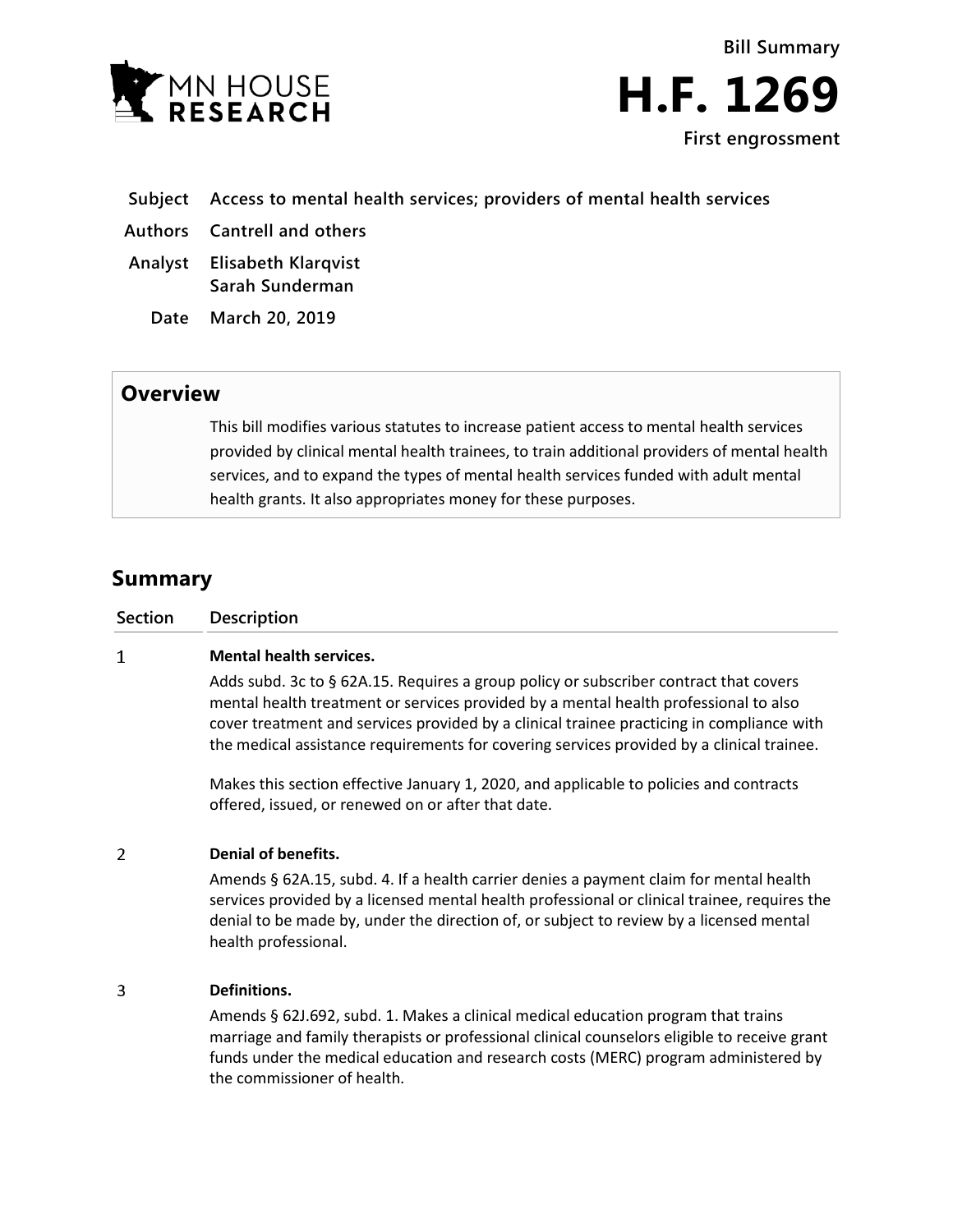### **Section Description**

#### $\overline{4}$ **Application process.**

Amends § 62J.692, subd. 3. Adds a clinical medical education program that trains marriage and family therapists or professional clinical counselors to the types of programs that may apply for MERC funds.

#### 5 **Expansion grant program.**

Amends § 144.1506, subd. 2. Under current law, a primary care residency program is eligible for a training grant from the commissioner of health for a residency slot for a three-year period. If a residency program lasts longer than three years, this section allows training grants to be awarded for the duration of the residency, but prohibits training grants from exceeding an average of \$100,000 per residency slot per year.

#### 6 **Practicum incentive payments.**

Adds subd. 4 to § 245.464. Directs the commissioner of human services to consult with stakeholders and develop a payment mechanism and criteria for payments to mental health providers who demonstrate commitment to providing students with practicum opportunities that focus on evidence-based treatment interventions.

#### $\overline{7}$ **Traditional healing grants.**

Amends § 245.4661 by adding subd. 9a. Requires the commissioner of human services to establish a grant program for access, coordination, and referral related to traditional American Indian healing. Specifies how grants must be distributed.

#### 8 **Mental health training program for pediatric residents.**

Requests that the Board of Regents of the University of Minnesota develop a clinical mental health training program for pediatric residents, located in outpatient child psychiatric care clinics. Establishes criteria for the training program.

#### 9 **Appropriations.**

**Subd. 1. Mental health training program.** Appropriates money in fiscal year 2020 from the general fund to the Board of Regents of the University of Minnesota to plan, design, and implement the mental health training program for pediatric residents.

**Subd. 2. Health professional education loan forgiveness program.** Increases appropriations in fiscal years 2020 and 2021 from the general fund to the commissioner of health for the health professional education loan forgiveness program, and dedicates a portion of those appropriations to loan forgiveness for mental health professionals practicing in underserved urban areas and in clinical locations where at least 50 percent of the clients are covered by medical assistance.